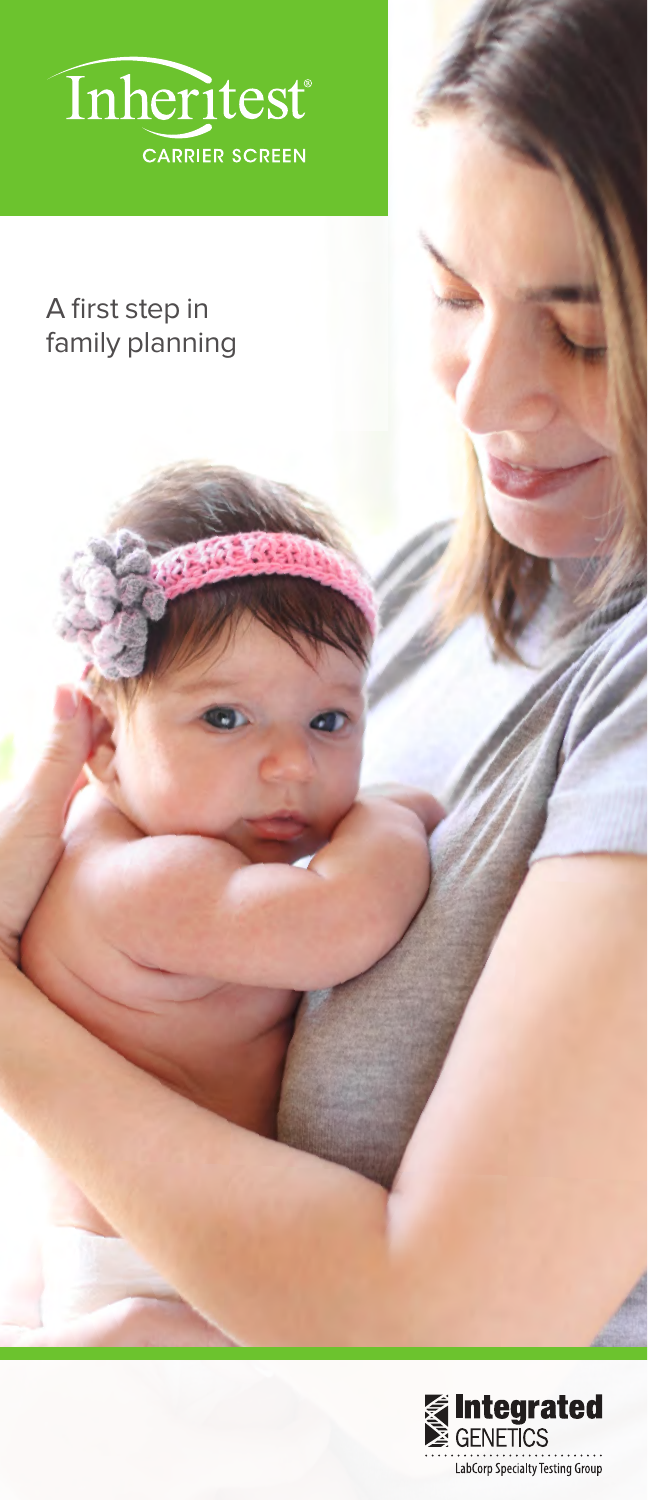

The Inheritest® carrier screen can help your doctor determine if you are at increased risk for having a baby with an inherited disorder, such as cystic fibrosis or spinal muscular atrophy.

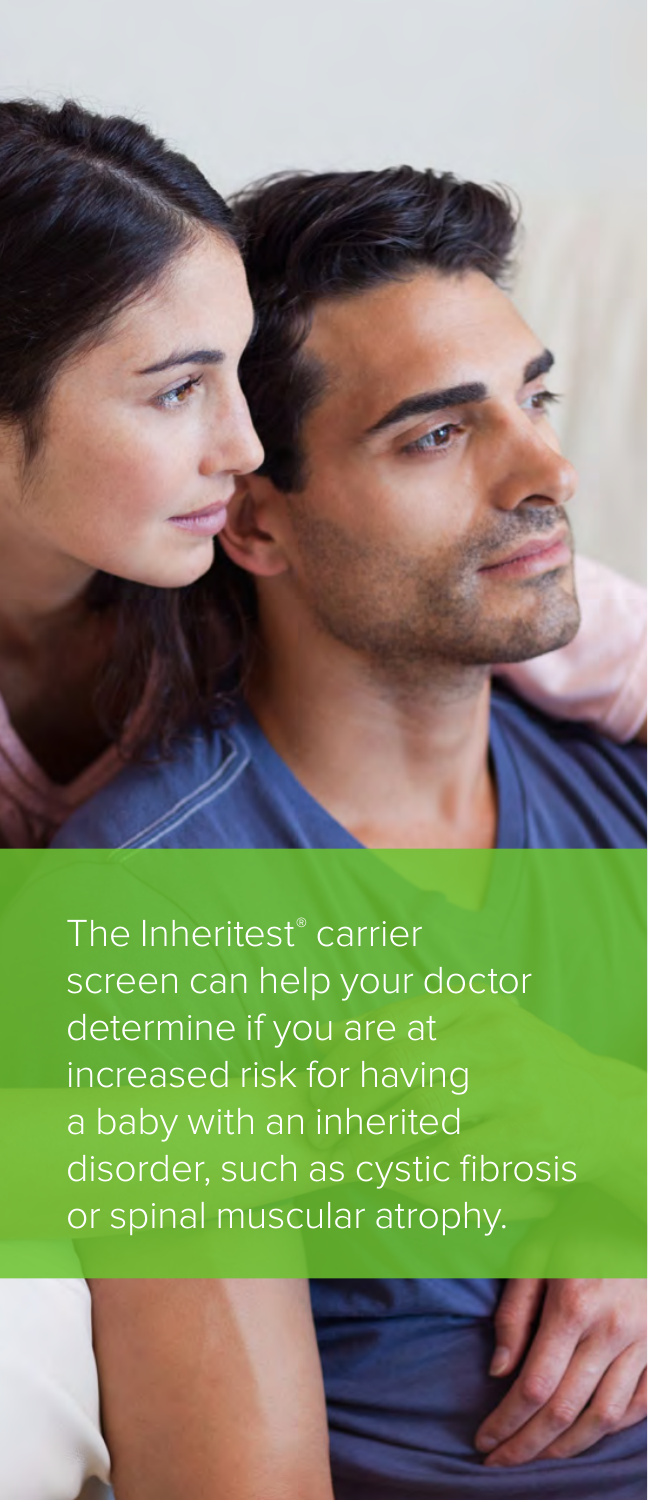# WE ALL CARRY GENETIC MUTATIONS

Most babies are born healthy. However, disorders like cystic fibrosis and other genetic conditions can occur. These conditions are caused by mutations in our genes, and every person is estimated to carry three to five of these mutations in their DNA.<sup>1</sup>

Carrying a mutation does not typically cause any related disorders for that person, but it can mean that their children are at risk for having a disorder. And this risk exists even when there's no family history of the disorder.

But carrier screening can help determine if your child is at risk, and thereby help ensure you're prepared for both pregnancy and parenthood.

# Choice in carrier screening

Inheritest is a helpful step in family planning for you and your reproductive partner.

And Inheritest offers choice in testing, with options that screen from three hereditary disorders to more than 110.

Ask your doctor which panel may be right for you, and visit our website for details on disorders we screen for.

"Prior testing would have helped us prepare emotionally for having a baby with cystic fibrosis, and we could have avoided that first week of Hayden being really sick while we searched for a diagnosis."



– Elizabeth B., Hayden's mom.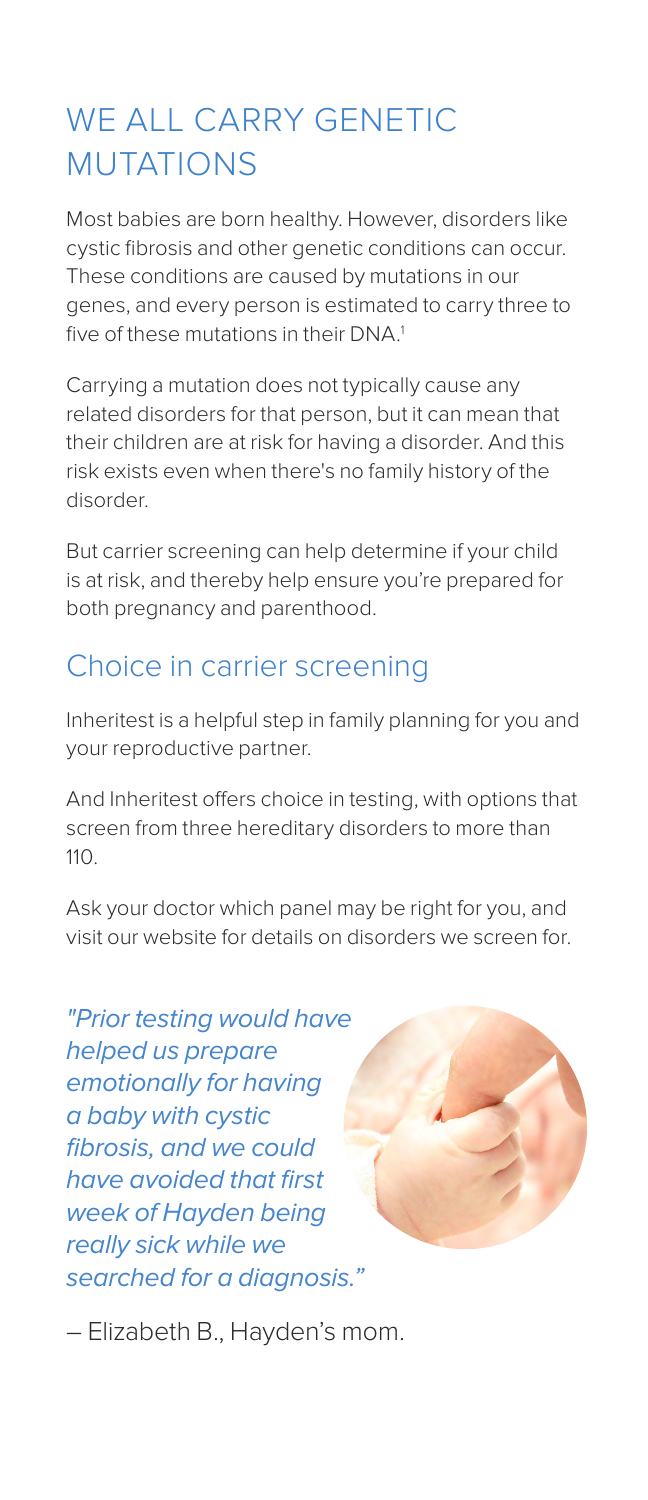# The chance you'll have an affected child varies

### Autosomal recessive inheritance

Many genetic disorders are inherited through something known as "autosomal recessive inheritance." With autosomal recessive inheritance, both parents must carry the mutation in the same gene in order to have an increased chance (25%) of having a boy or girl affected with a disorder, such as cystic fibrosis.

### X-linked inheritance

With X-linked disorders—such as fragile X syndrome, the most common cause of inherited intellectual disability<sup>2</sup>—only the mother needs to be a carrier in order to have a child with the disorder.

When the mother is a carrier of an X-linked condition, there is a 50% chance of passing this mutation on to a child. While these disorders are seen most commonly in boys, in some cases girls can also show symptoms.

# A simple process with speedy results

- 1. A blood sample is collected from you (and/or your partner).
- 2. The sample is sent to our laboratory for analysis.
- 3. In approximately two weeks, your results are returned to your doctor.

If your test shows that you're a carrier, or if you just have questions, your doctor and our genetic counselors can help you better understand your test results and help you find your best family planning path.

Note that a negative result reduces, but does not completely eliminate, the risk of being a carrier of the genetic diseases included in the Inheritest carrier screen. Screening cannot test for all mutations or all diseases.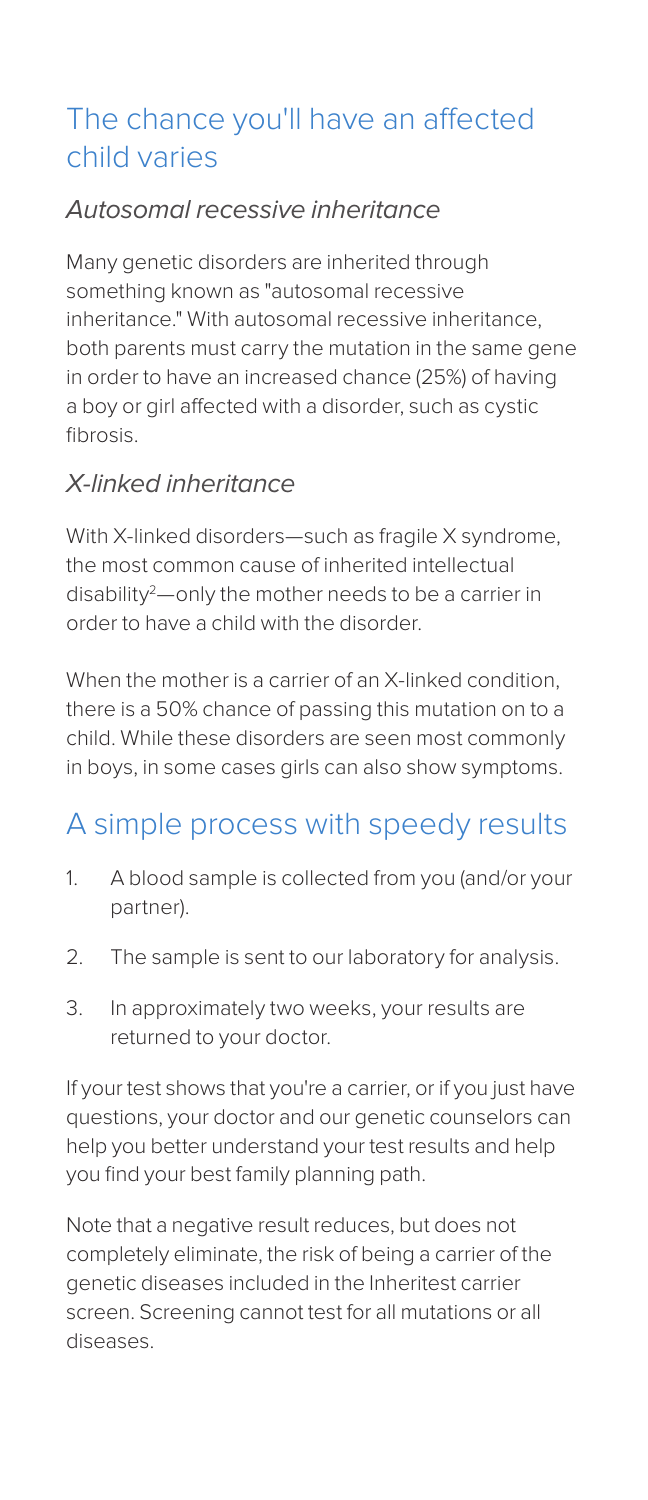# Pioneering science, personalized service

| П. |  |
|----|--|
| ш  |  |
|    |  |

#### Cost estimator

Wondering what your out-of-pocket costs may be? Visit integratedgenetics.com and click *Estimate my costs*. Online estimates are available for three Inheritest panels: *Comprehensive*, *Society Guided*, and *Ashkenazi Jewish*.



### Convenient blood draws

Getting your blood drawn is easier than ever. As a LabCorp company, we have a nationwide network of patient service centers, allowing for convenient access to sample collection. Visit www.LabCorp.com to find your nearest location.



### Genetic counseling

Patients with a positive test result may be offered counseling, and Integrated Genetics offers the largest national commercial network of genetic counselors to help inform and support patients.



# *Every Mom Pledge*

We believe every mom should have access to the best possible care. That's to make sure our testing services are accessible and any out-of-pocket costs are understood.